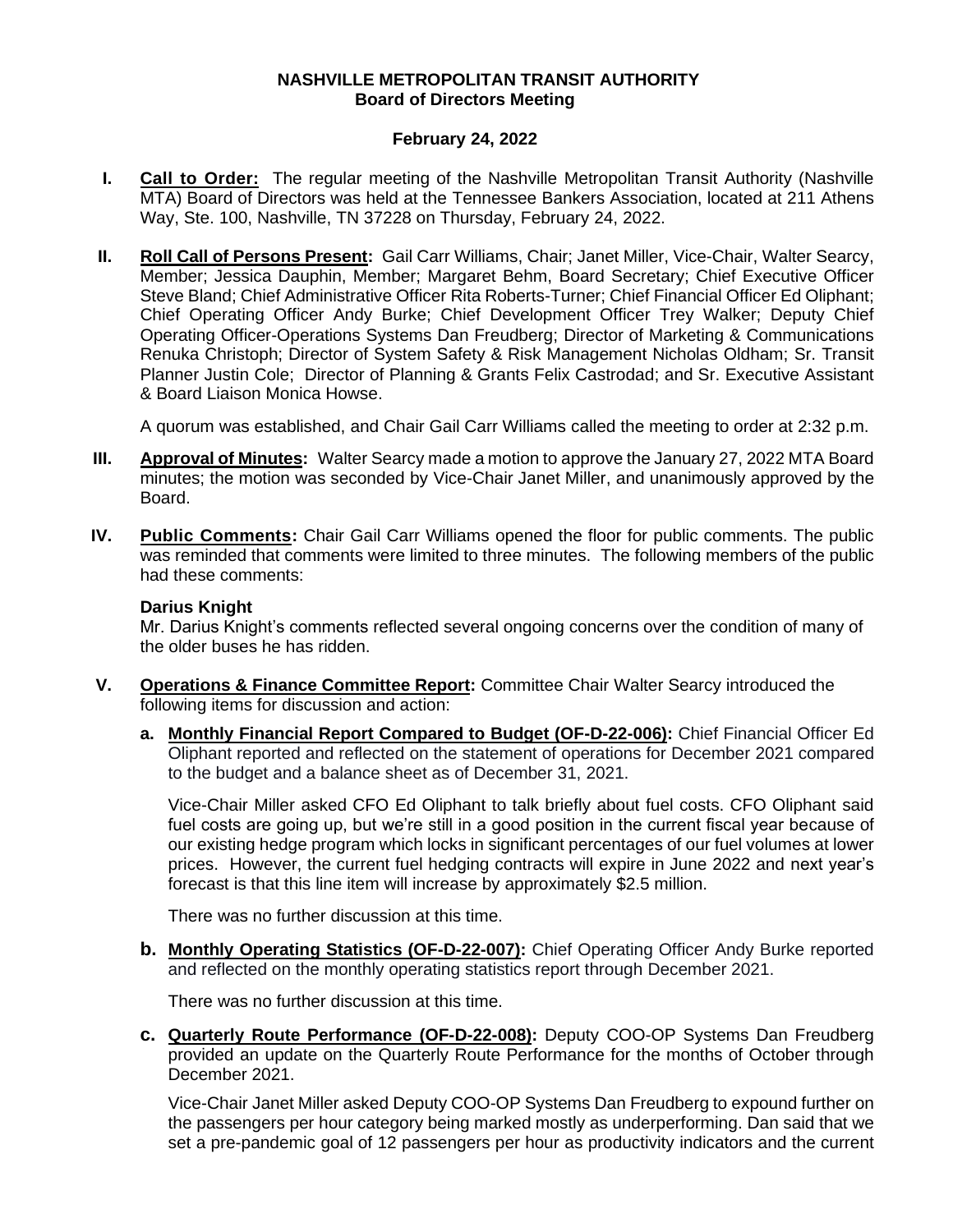underperformance reflects lower ridership post-pandemic. As ridership returns, it would be appropriate to revisit these goals with interim targets.

There was no further discussion at this time.

- **VI. New Initiative & Community Engagement Committee Report:** Vice-Chair Janet Miller introduced the following items for discussion:
	- **a. Spring 2022 Service Changes & Title VI Analysis (M-A-22-002):** Director of Planning and Grants Felix Castrodad presented the following:

At the January 27, 2022 MTA Board meeting, staff presented to the Board an overview of the proposed service changes for Spring 2022. The changes were approved in July 2021 for a phased implementation during Fall 2021 and Spring 2022 due to constraints in the workforce and equipment availability. Last fall changes focused on extending span on frequent network routes and restoring frequency on major corridor routes based on ridership trends. Spring changes expand improvements including restoring frequencies on local routes, additional weekday frequencies during peak times of the day, and evenings and nights.

Overall, the changes contribute to restoring service to 100% pre-pandemic levels considering Metro's reinstatement of MTA's operating budget for FY 22 and advance an initial phase of the Better Bus plan by taking advantage of the apportionment of the federal American Rescue Plan (ARP) Act funds. Service expansion as part of Better Bus represents approximately 35,500 additional service hours or a 7% increase in service.

Effective implementation of the changes is subject to the availability of operators and vehicle equipment. The staff has been making progress on that front and an update on the status of those is included on this item. Additionally, since the approval of Fall 2021 and Spring 2022 last year, staff identified some additional improvements for implementation in the spring. Those improvements have been included here for the Board's consideration along with equity analysis. The specifics of the additional changes were outlined further under the Service Change Recommendations section.

The outline provided information in the following areas:

- Operator & Fleet Availability
- Public Outreach Process
- Service Changes Recommendations
- Service Change Equity AnalysisDirector of Planning & Grants Felix Castrodad availed himself of questions and there were no questions at this time.

The NICE Committee recommended the Board to approve this action item. There was no further discussion and the vote of approval was unanimous by the Board.

**b. Bus Stop Signage Redesign Update (NICE-D-22-010)**: Sr. Transit Planner Justin Cole presented an overview of a project update including a summary of customer & operator engagement, revisions to sign designs, and process/timeline for replacement of all 1,500 bus stops across the system.

Board Member Jessica Dauphin asked if there had been any thoughts to the signs being double-sided? Sr. Transit Planner Justin Cole said that it could be done, but would add significant expense to the project. The primary purpose of the decaling on the back of the sign is to make clear that the sign is a bus stop for people approaching from the opposite direction, and that full sign information would be available on the flip side.

Mr. Cole reported that the replacement program would begin in the spring with a priority placed on routes and stops affected by the spring service changes; and that the overall replacement program would extend into 2023.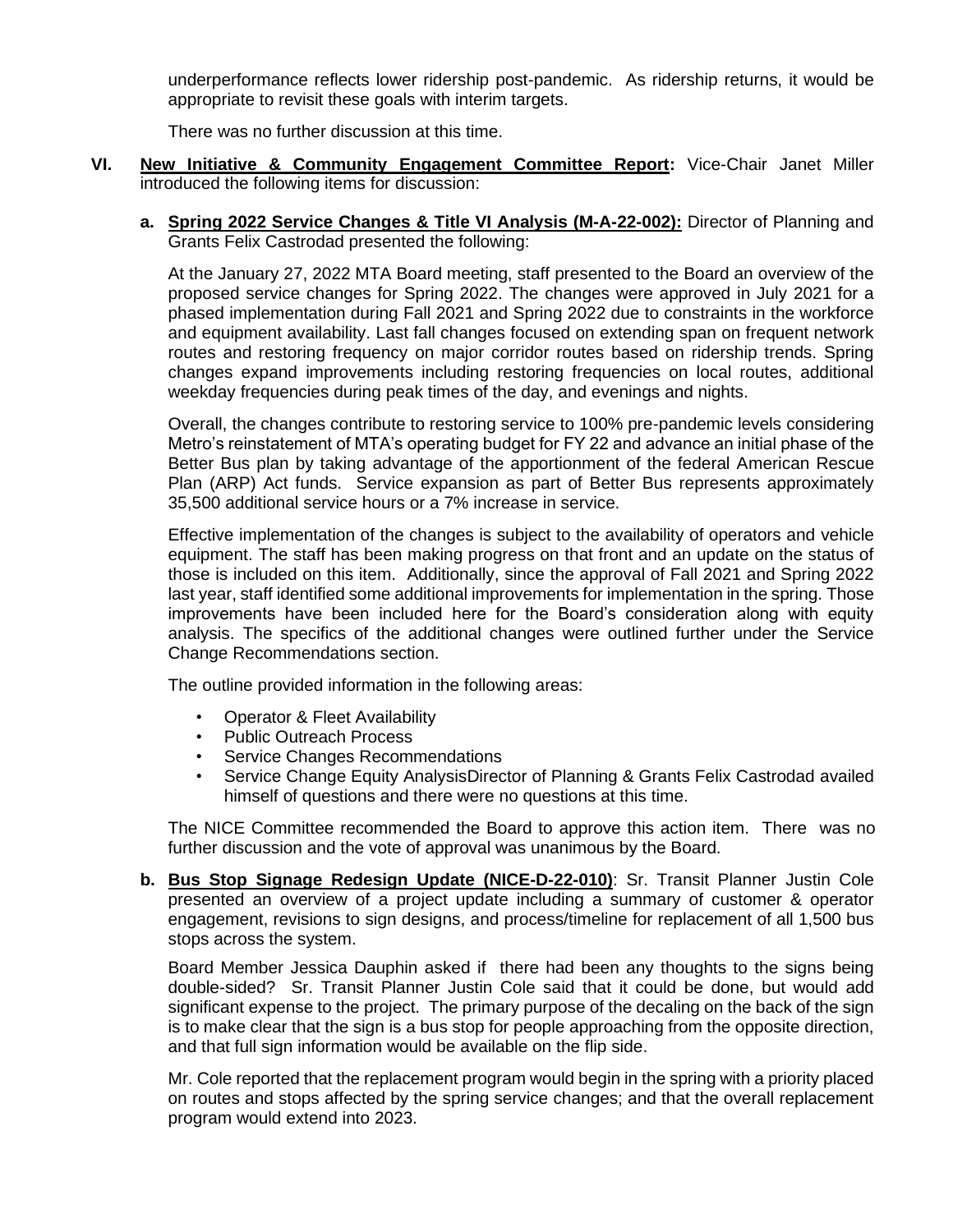**c. Marketing Plan Update (NICE-D-22-011)**: Director of Marketing, Communication, and Sales Renuka Christoph provided an update on the Marketing Plan. She engaged with the Board for their input on marketing goals as well as SWOT analysis to support the development of future iterations of the FY2022-23 Marketing and Communications Plan.

Each of the Board members offered the following suggestions:

- Consider revising one of your goals from "Promote Image" to "Promote the Brand"
- Try to tie all three of your goals with all of your projects
- Make sure that the messaging is consistent
- Take care of our existing riders and customers
- Consider outsourcing/external partners for advertisement
- Develop strategic partnerships and use celebrities for social media advertisements, etc.
- Strengths:
	- Service enhancements (higher frequency routes and longer service hours)
	- Press coverage and media are outstanding
- Threats:
	- Work from home
	- Funding
- **d. Access Improvement Study & Technology Assessment (NICED-22-012):** Deputy COO-OP Systems Dan Freudberg and members of the project team for KFH Group, Inc. provided a project update during the Board Meeting. The update included a review of key findings from the Benchmark Analysis and Review and the Policy Review.

Deputy COO-OP Systems Dan Freudberg availed himself for questions and there were no questions at this time.

- **e. FY2023 Budget Submission to Metro (NICE D-22-013):** Staff referred to the FY2022-23 Operating Budget Submission to Metro Finance which was included in the distributed Board packets. There were no questions or further discussion at this time.
- **VII. CEO's Report:** CEO Steve Bland reported the following:
	- **1.** Like the rest of the country, we continue to see a downturn in COVID cases in our workforce. As of early this week, we only had 3 employees off for COVID, down from the 25 – 30 range earlier in 2022. Let's hope this trend continues quickly to zero.
	- **2.** Work on our transit center projects continues at a steady pace, with Hillsboro moving nearer to completion and North Nashville in the final design stages, to issue construction documents for bid in the next 2 months. Hopefully, you all received your invitation to the formal ribbon cutting at Hillsboro, scheduled for March 31 at 11 am. Please let us know if you can attend. We are also continuing early development work on a future regional transit center at Hickory Hollow, having productive conversations with the property developer, Metro Planning, and related entities. Hannah Schaeffer on our Planning staff has completed and will soon be submitting documentation to the FTA for environmental review, and we plan to assemble a project application for the USDOT's RAISE Grant program. RAISE is a highly competitive discretionary grant program included in the new Infrastructure bill. Although the odds are steep, we think this project checks the boxes for almost all of their selection criteria and, even if we're not successful, the information we're assembling will be valuable for future funding opportunities and project development.
	- **3.** As we mentioned, you received copies of our submissions to the Metro budget process for FY2022-23. We welcome any questions you might have. Our budget meeting with the Mayor's Office and Metro Finance is scheduled for March 29.
	- **4.** We continue to be heavily involved with NDOT, the Mayor's Office, and Metro Planning on advancing mobility plans associated with pending East Bank development. This process could present many generational opportunities to enhance overall mobility for the region, including the development of high-capacity transit corridors.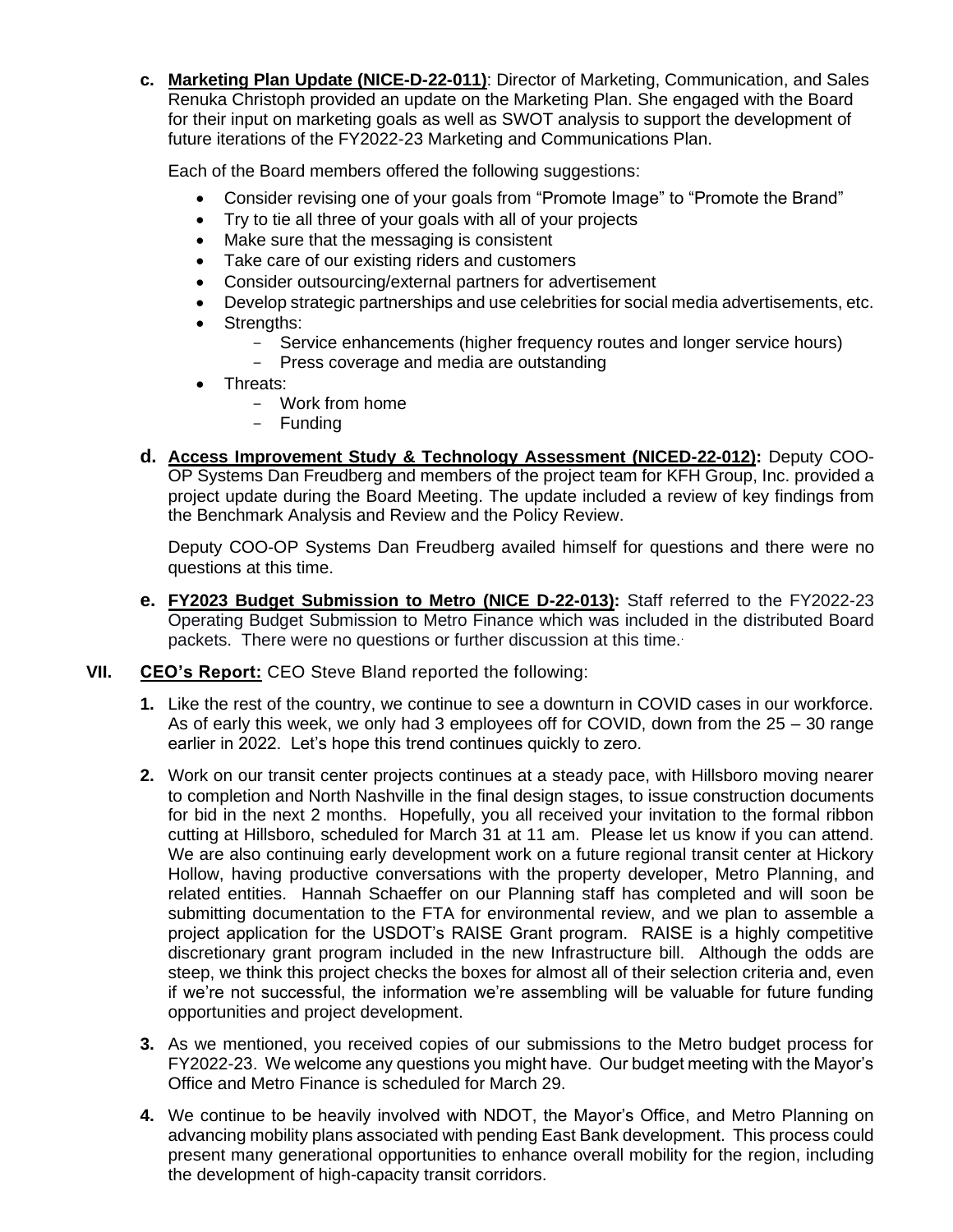- **5.** Operations and Development Staff continued to work with our consultants from HDR Engineering on an assessment of improvement options for the Nestor Bus Operating Facility. We have received some high-level programming options and will plan to develop a Board update in the coming months when we have a bit of a lull in the agenda. CEO Bland said that he didn't think that he'd be spoiling the surprise if he said that it would take a tremendous amount of money to either upgrade the existing facility to necessary future standards or to replace this facility.
- **6.** Although the process is moving more slowly than we might have liked due to COVID and scheduling conflicts, Gail, Janet, Margaret and CEO Bland are continuing to work toward a Board/ Senior Staff workshop in the spring. Our workshop steering committee will be meeting as soon as we can find a convenient date for everyone, and we'll be targeting a date sometime in late Spring or Summer.
- **7.** Along with other Metro infrastructure departments such as Parks, Water, and NDOT, CEO Bland participated in a joint meeting of the Metro Council Budget and Planning committees to discuss how we approach the development of our Capital Improvement Plans. Thanks to the intense process we're required to follow by the FTA for our Transit Asset Management Plans, and the refined process the Board has advanced in producing our annual capital improvement budget, our information was well received.
- **8.** In a recent meeting, CFO Ed Oliphant walked through our recent "true-up" of the pilot WeGo Ride program with Vanderbilt. He reported that, due to the onset of the pandemic almost simultaneous with the start of the new program model, Vanderbilt has been paying a significantly higher price per actual ride under the new model than would have been the case under the old system. As this was never the intent, we have had productive discussions with them on how to address this issue moving forward, including the possible development of experimental "route guarantee" payments coming from overpayment to experiment with new service models.
- **9.** Speaking of Vanderbilt, we have the pleasure of hosting Crystal Cheng this semester as an intern. Crystal is a civil engineering major with an interest in mass transit, who has also interned at her "closer to home" transit agency, the MTA of Maryland. She is doing a lot of work with our Planning staff, but also "shadowed" CEO Bland for a day. He suspects that her main takeaway is that the title CEO sounds way more glamorous than it really is!
- **10.** CEO Bland said that he had the opportunity to meet with Dr. Troy White this month, the still relatively new Executive Director for MDHA. Among many other topics, Dr. White agreed to have MDHA partner with us on the upcoming Murfreesboro Pike Corridor Study, particularly focusing on the area around the Sudekum Napier Housing Complex, and overall strategies to attract and retain affordable and workforce housing opportunities in the corridor as a transit project emerges.
- **11.** On the RTA side:
	- **a.** CEO Bland said that he continues to participate in meetings of the Nashville Area MPO Project Delivery Task Force. The Task Force is made up of TDOT, several regional mayors, and GNRC staff examining ways to expedite project delivery in the region with Federal funds.
	- **b.** The RTA continues to receive the order of new over-the-road buses that will be deployed in Rutherford County corridor service by the MTA. We currently have 7 of the 10 buses on the property and they are being prepared for service. We expect to have the remaining 6 buses on the road by the end of March, in time for our Spring service expansion.
	- **c.** The steering committee for the South Corridor Study being undertaken by the Greater Nashville Regional Council met this past month. The study boundaries are from Downtown Nashville through Franklin, Spring Hill, and Columbia roughly paralleling the